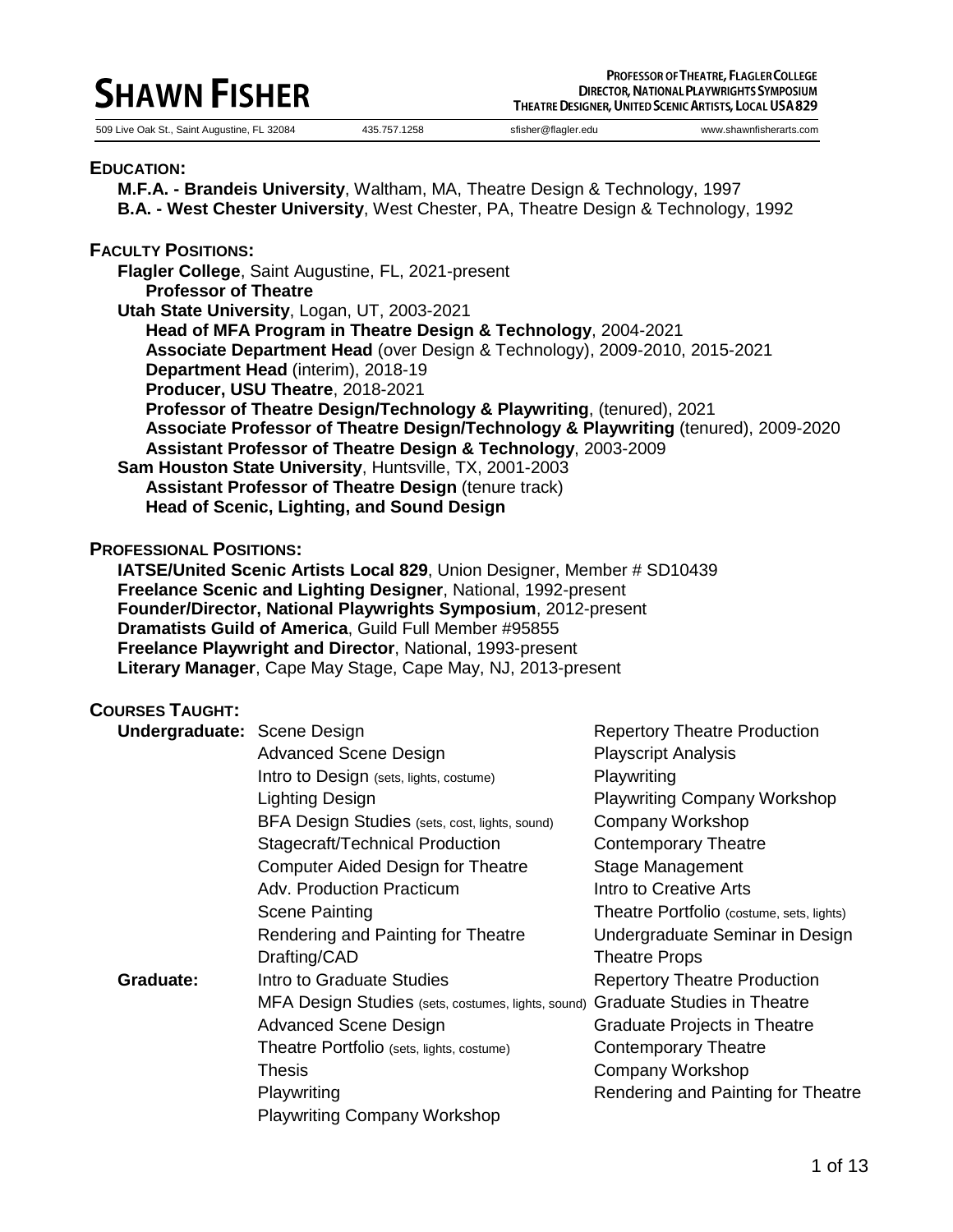## **CREATIVE WORK Off-Broadway Scenic Design:**

| <b>Gene Frankel Theatre</b> |                                |      |
|-----------------------------|--------------------------------|------|
|                             | The Talking Dog                | 2005 |
|                             | Cop Out                        | 2005 |
|                             | Woken' Glacier Theatre Company |      |
|                             | Seal Sings Its Song            | 2004 |
|                             |                                |      |

## **Scenic Design for Opera:**

| Utah Festival Opera and Musical Theatre        |                                            |      |  |
|------------------------------------------------|--------------------------------------------|------|--|
|                                                | Faust                                      | 2012 |  |
|                                                | Cavalleria Rusticana                       | 2009 |  |
|                                                | I Pagliacci                                | 2009 |  |
| The New England Conservatory of Music (Boston) |                                            |      |  |
|                                                | Les Mamelles de Tirésias                   | 1998 |  |
|                                                | An Incomplete Education                    | 1998 |  |
|                                                | The Italian Straw Hat                      | 1996 |  |
|                                                | The Good Wife                              | 1996 |  |
|                                                | Berkes Grand Opera The Yeoman of the Guard | 1992 |  |

## **Professional Regional Theatre Scenic Design (plays and musicals):**

| Cape May Stage (AEA)                       |      |
|--------------------------------------------|------|
| <b>The Shuck</b>                           | 2018 |
| Dead Man's Cell Phone                      | 2015 |
| <b>Other Desert Cities</b>                 | 2014 |
| The Mountaintop                            | 2014 |
| Moon Over Buffalo                          | 2014 |
| A Walk in the Woods                        | 2013 |
| A Tuna Christmas                           | 2012 |
| <b>Time Stands Still</b>                   | 2012 |
| The Woolgatherer                           | 2011 |
| Red                                        | 2011 |
| Samuel Beckett's Happy Days                | 2010 |
| Topdog/Underdog                            | 2010 |
| The Complete Works of Wm. Shakespeare 2010 |      |
| Proof                                      | 2009 |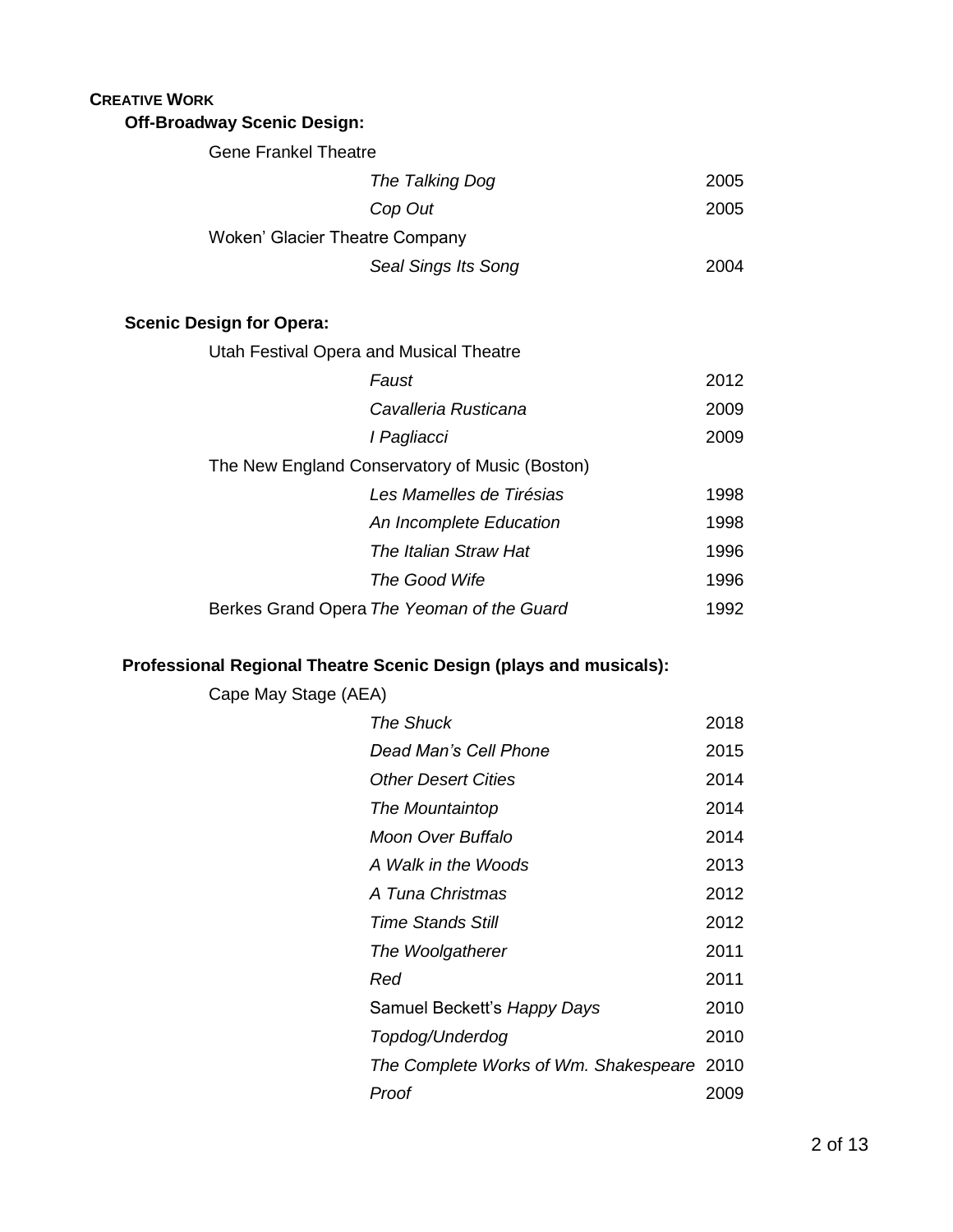| Utah Festival Opera and Musical Theatre          |            |
|--------------------------------------------------|------------|
| Amazing Grace (musical)                          | 2018       |
| Fremont Centre Theatre (Los Angeles/AEA)         |            |
| Topdog/Underdog                                  | 2010       |
| Salt Lake Acting Co. (AEA)                       |            |
| Alabaster                                        | 2021       |
| Death of a Driver                                | 2019       |
| <b>Tribes</b>                                    | 2015       |
| Egyptian Theatre Company (AEA)                   |            |
| A Funny Thing Forum (musical)                    | 2009       |
| Cabaret (musical)                                | 2008       |
| Peter Pan (musical)                              | 2007       |
| Lyric Repertory Company (AEA - LORT)             |            |
| The Complete Works of Wm. Shakespeare 2017, 2010 |            |
| Big River (musical)                              | 2017, 2012 |
| <b>Baskerville</b>                               | 2016       |
| You Can't Take it With You                       | 2016       |
| <b>Last Train to Nibroc</b>                      | 2015       |
| A Funny Thing Forum (musical)                    | 2014       |
| The 39 Steps                                     | 2011       |
| Little Shop of Horrors (musical)                 | 2011       |
| Always Patsy Cline (musical)                     | 2010       |
| An Inspector Calls                               | 2009       |
| You're a Good Man Charlie Brown (musical)        | 2009       |
| The Importance of Being Earnest                  | 2009       |
| Chaps! (musical)                                 | 2008       |
| Deathtrap                                        | 2008       |
| Picnic                                           | 2007       |
| The Spitfire Grill (musical)                     | 2007       |
| The Member of the Wedding                        | 2007       |
| <b>Relative Values</b>                           | 2006       |
| <b>Post Mortem</b>                               | 2006       |
| Route 66 (musical)                               | 2006       |
| The Public Theatre Company                       |            |
| Agnes of God                                     | 1993       |
| The Crow Song (musical)                          | 1993       |
| Summer Classics in the Park                      |            |
| A Midsummer Night's Dream                        | 1992       |
|                                                  |            |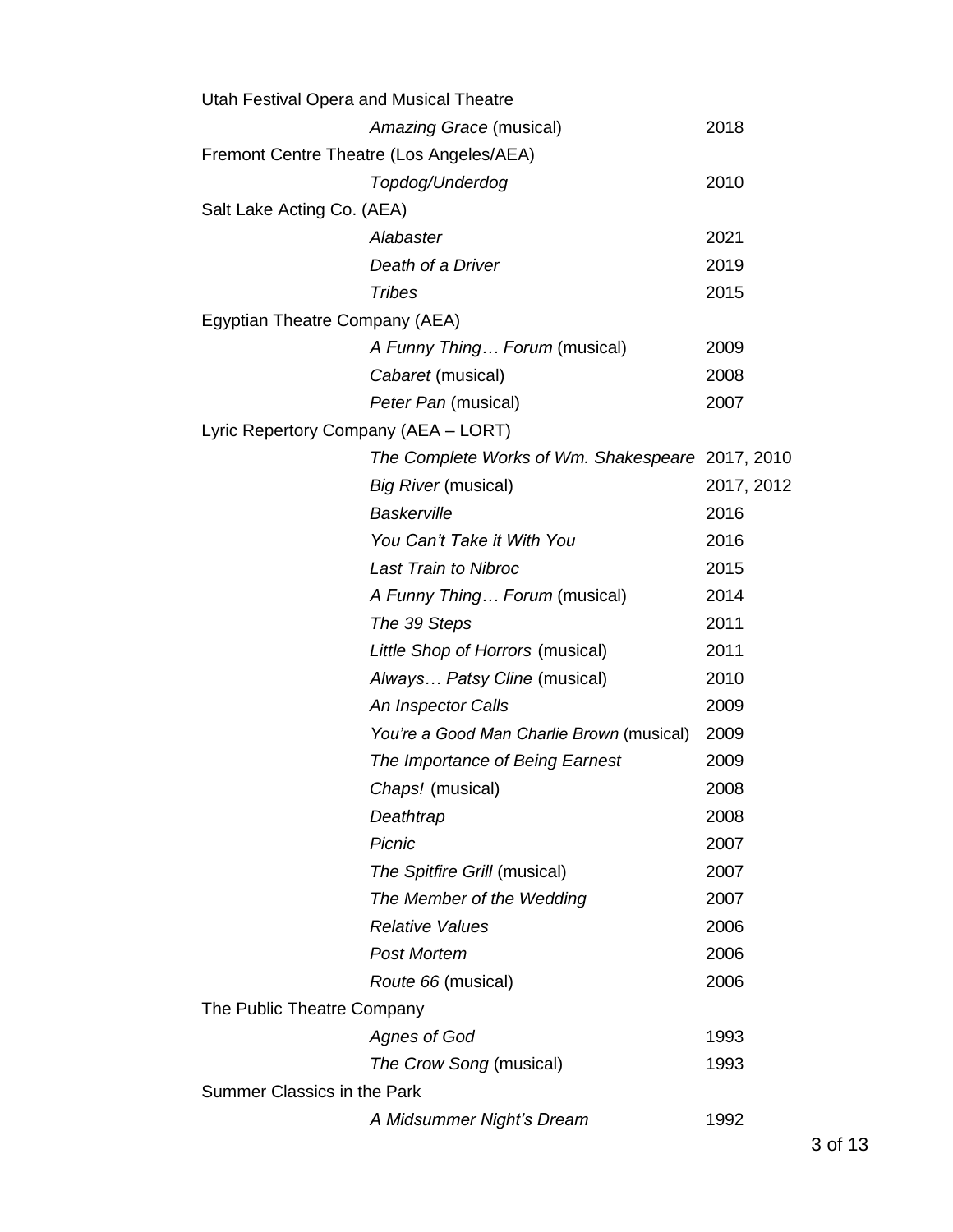# **University Scenic Design:**

| <b>Flagler College</b>              | 25 <sup>th</sup> Annual Putnam County Spelling Bee | 2022 |
|-------------------------------------|----------------------------------------------------|------|
|                                     | <b>The Revolutionists</b>                          | 2021 |
|                                     | <b>Fefu and Her Friends</b>                        | 2021 |
|                                     |                                                    |      |
| Utah State University The Crucible  |                                                    | 2020 |
|                                     | Cat on a Hot Tin Roof                              | 2015 |
|                                     | Ah, Wilderness!                                    | 2014 |
|                                     | Candida                                            | 2014 |
|                                     | <b>The Miracle Worker</b>                          | 2012 |
|                                     | Two-Headed                                         | 2012 |
|                                     | Rosencrantz and Guildenstern are Dead              | 2008 |
|                                     | <b>King Lear</b>                                   | 2008 |
|                                     | Anything Goes (musical)                            | 2007 |
|                                     | Picasso at the Lapin Agile                         | 2006 |
|                                     | The Comedy of Errors                               | 2005 |
|                                     | The Beaux' Stratagem                               | 2004 |
| Sam Houston State University (TX)   |                                                    |      |
|                                     | The Laramie Project                                | 2003 |
|                                     | Oklahoma! (musical)                                | 2003 |
|                                     | Equus                                              | 2003 |
|                                     | The Nutcracker (remount)                           | 2002 |
|                                     | The Sound of Music (musical)                       | 2002 |
|                                     | The Mad Woman of Chaillot                          | 2002 |
|                                     | Uncle Vanya                                        | 2001 |
|                                     |                                                    |      |
| <b>Brandeis University (Boston)</b> |                                                    |      |
|                                     | Dancing at Lughnasa                                | 1997 |
|                                     | The Ice Farm                                       | 1996 |
| <b>West Chester University</b>      |                                                    |      |
|                                     | Dark of the Moon                                   | 1992 |
|                                     | Serenading Louie                                   | 1991 |
|                                     | Cop Out                                            | 1990 |
|                                     | <b>Calm Down Mother</b>                            | 1990 |
|                                     |                                                    | 1990 |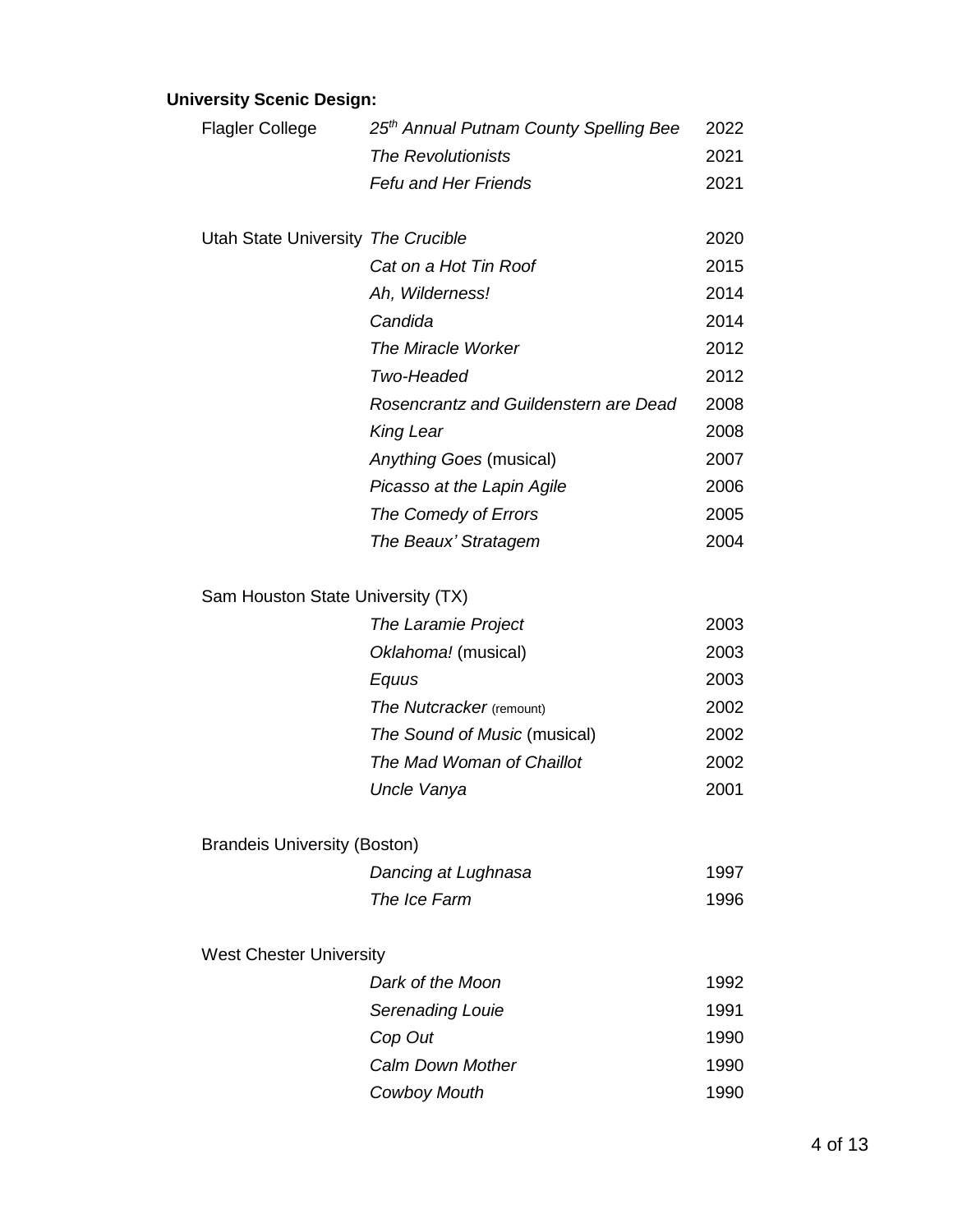# **Lighting Design:**

Cape May Stage (AEA)

|                              | <b>Time Stands Still</b>  | 2012 |
|------------------------------|---------------------------|------|
|                              | The Woolgatherer          | 2011 |
|                              | Red                       | 2011 |
|                              | Happy Days                | 2010 |
|                              | Topdog/Underdog           | 2010 |
| <b>Flagler College</b>       | <b>The Revolutionists</b> | 2021 |
| <b>Utah State University</b> |                           |      |
|                              | Hay Fever                 | 2004 |
|                              | Antigone                  | 2004 |

## **Sound Design:**

| <b>Civil Onion Theatre</b>    |                                   |      |
|-------------------------------|-----------------------------------|------|
|                               | The Patience Stone                | 2011 |
| <b>Utah State University</b>  |                                   |      |
|                               | A Stone I Died (Afghan Project)   | 2011 |
|                               | Final Choice (Afghan Project)     | 2011 |
|                               | Untitled (Afghan Project)         | 2011 |
| <b>Fusion Theatre Project</b> |                                   |      |
|                               | Do Not Hit Golf Balls Into Mexico | 2010 |
|                               | Scorpion                          | 2010 |
|                               |                                   |      |

## **Technical Direction:**

| Off-Broadway, NY | The Talking Dog                            | 2005 |
|------------------|--------------------------------------------|------|
|                  | Cop Out                                    | 2005 |
|                  | Seal Sings Its Song                        | 2005 |
| Cape May Stage   | A Walk in the Woods                        | 2013 |
|                  | <b>Time Stands Still</b>                   | 2012 |
|                  | Tuna Christmas                             | 2012 |
|                  | The Woolgatherer                           | 2011 |
|                  | Red                                        | 2011 |
|                  | Happy Days                                 | 2010 |
|                  | Topdog/Underdog                            | 2010 |
|                  | The Complete Works of Wm. Shakespeare 2010 |      |
|                  | Proof                                      | 2009 |
|                  |                                            |      |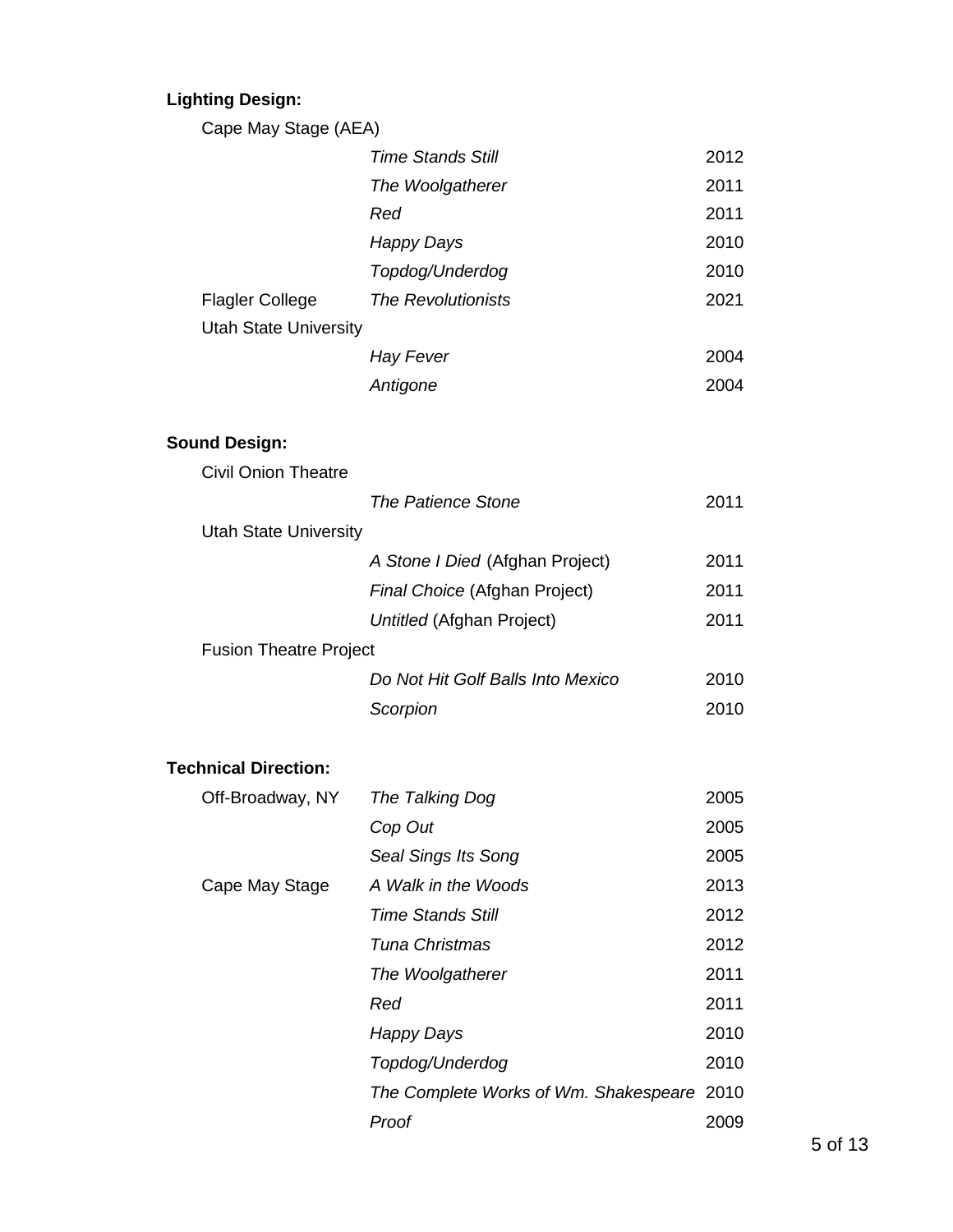## **Scenic Charge Artist:**

| Cape May Stage (NJ)                 |                                            |      |
|-------------------------------------|--------------------------------------------|------|
|                                     | <b>Time Stands Still</b>                   | 2012 |
|                                     | Tuna Christmas                             | 2012 |
|                                     | The Woolgatherer                           | 2011 |
|                                     | Red                                        | 2011 |
|                                     | Happy Days                                 | 2010 |
|                                     | Topdog/Underdog                            | 2010 |
|                                     | The Complete Works of Wm. Shakespeare 2010 |      |
|                                     | Proof                                      | 2009 |
| Lyric Repertory Company             |                                            |      |
|                                     | Chaps!                                     | 2008 |
|                                     | Deathtrap                                  | 2008 |
| <b>Egyptian Theatre Company</b>     |                                            |      |
|                                     | Cabaret                                    | 2008 |
| Gene Frankel Theatre (NY)           |                                            |      |
|                                     | The Talking Dog                            | 2005 |
|                                     | Cop Out                                    | 2005 |
| Woken' Glacier Theatre Company (NY) |                                            |      |
|                                     | Seal Sings Its Song                        | 2005 |
| Sam Houston State University (TX)   |                                            |      |
|                                     | Oklahoma!                                  | 2003 |
|                                     | Company                                    | 2003 |
|                                     | <b>Beyond Therapy</b>                      | 2003 |
|                                     | Endgame                                    | 2003 |
|                                     | Equus                                      | 2003 |
|                                     | The Odd Couple                             | 2002 |
|                                     | <b>The Sound of Music</b>                  | 2002 |
|                                     | <b>The Nutcracker</b>                      | 2002 |
|                                     | The Mad Woman of Chaillot                  | 2002 |
|                                     | How I Learned to Drive                     | 2002 |
|                                     | Uncle Vanya                                | 2001 |
| <b>Brandeis University</b>          | Dancing at Lughnasa                        | 1997 |
|                                     | The Ice Farm                               | 1996 |
|                                     | Berkes Grand Opera The Yeoman of the Guard | 1992 |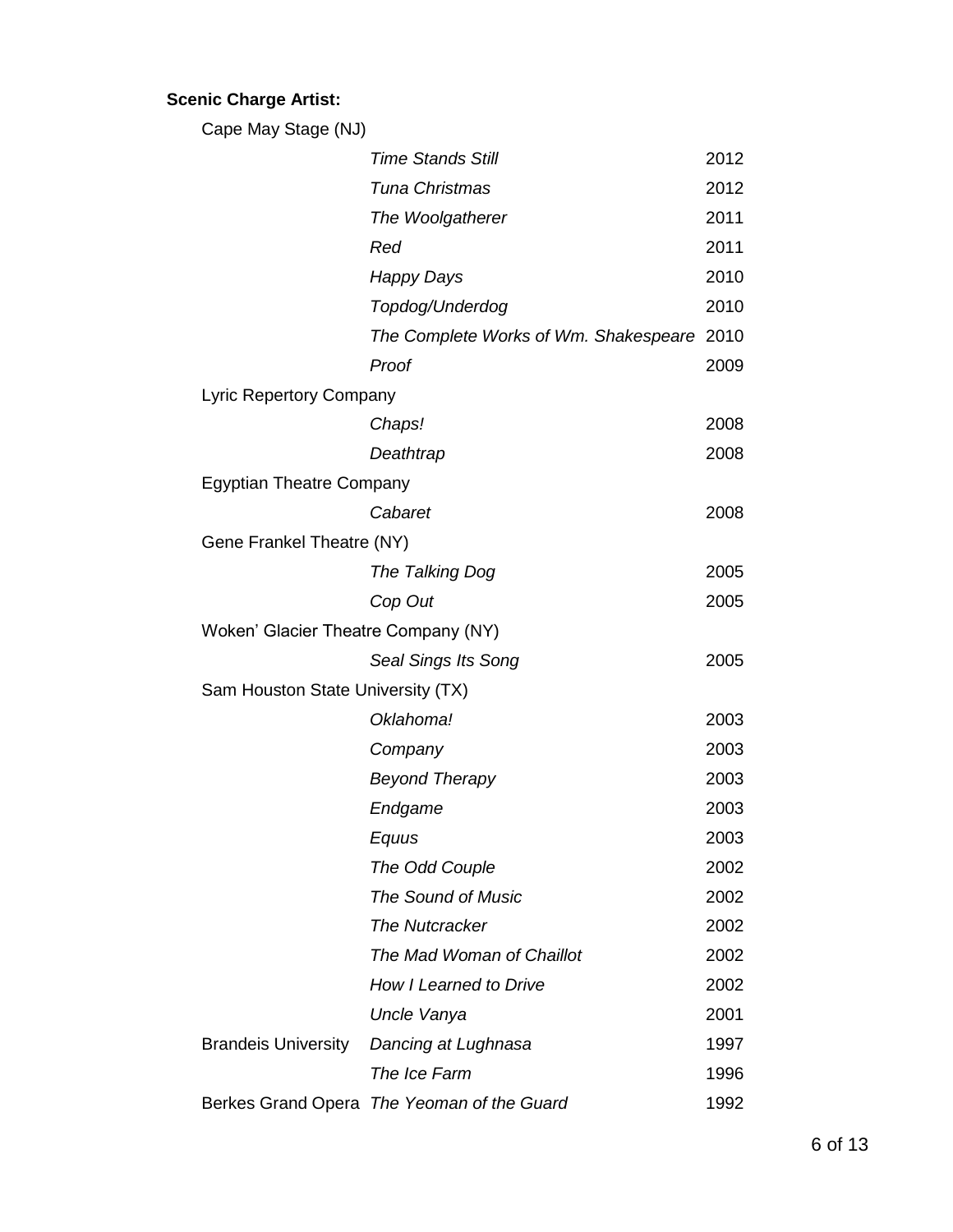## **Producing:**

| <b>Fusion Theatre Project</b> | Re[FUSE] (digital short films)           | 2021 |
|-------------------------------|------------------------------------------|------|
|                               | Noise (short film)                       | 2021 |
|                               | 15 to Life (short film)                  | 2021 |
|                               | Whispered (short film)                   | 2021 |
|                               | Judgement (short film)                   | 2021 |
|                               | Third Wave (short film)                  | 2021 |
|                               | Little Bird (short film)                 | 2021 |
|                               | Exodus 20:14 (short film)                | 2021 |
|                               | Knock (short film)                       | 2021 |
|                               | Don't Tell Anyone (short film)           | 2021 |
|                               | The (obsolete) Unkindness of Ravens      | 2018 |
|                               | <b>Fear Not Beasts of Sand</b>           | 2016 |
|                               | Playing Shortly - New Plays on the Radio | 2015 |
|                               | Mandate                                  | 2015 |
|                               | A Thoroughfare of Freedom Beat           | 2015 |
|                               | In the Beginning                         | 2015 |
|                               | Super                                    | 2015 |
|                               | <b>Between Baked and Burnt</b>           | 2015 |
|                               | <b>Yog Sothoth</b>                       | 2015 |
|                               | The High Road                            | 2015 |
|                               | The Ballad of 423 and 424                | 2015 |
|                               | <b>Woodpecker King of Tacony</b>         | 2013 |
|                               | Reach                                    | 2013 |
|                               | Do Not Hit Golf Balls Into Mexico        | 2011 |
|                               | Scorpion                                 | 2010 |
|                               | <b>SCOPE</b>                             | 2007 |
|                               | The News: August 4, 2005                 | 2007 |
|                               | Insurgency                               | 2007 |
| <b>Utah State University</b>  | Title of Show (in progress)              | 2020 |
|                               | She Kills Monsters (in progress)         | 2020 |
|                               | Pericles                                 | 2019 |
|                               | Civics and Humanities for Non-Majors     | 2019 |
|                               | The Miraculous Journey of Edward Tulane  | 2019 |
|                               | Anna Karenina                            | 2019 |
|                               | <b>Shockheaded Peter</b>                 | 2019 |
|                               | A Lie of the Mind                        | 2019 |
|                               | Light up the Sky                         | 2018 |
|                               | Xanadu                                   | 2018 |
|                               | The Babylon Line                         | 2018 |
| Sugar Space                   | <b>The Patience Stone</b>                | 2011 |
| The Sea Isle Players          | <b>The Commodore Murders</b>             | 1994 |
| The Public Theatre Co.        | The Crow Song                            | 1993 |
|                               | <b>Agnes of God</b>                      | 1993 |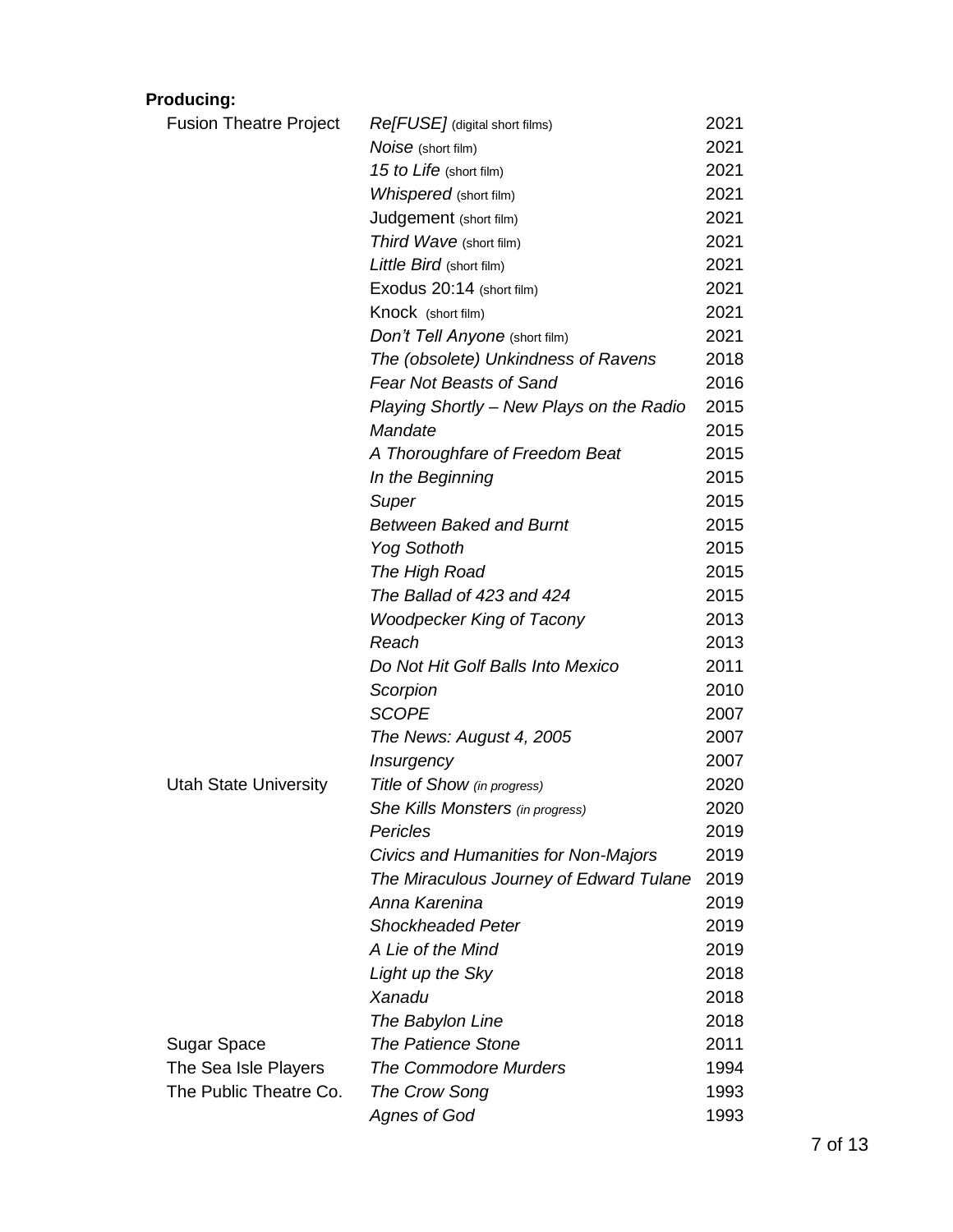**Playwriting (produced, published, and/or staged only):**

| Feature Film (screenplay)                                  |                                                   |      |
|------------------------------------------------------------|---------------------------------------------------|------|
| <b>The Shuck</b>                                           | John Hayden, Director (In-progress)               | 2021 |
| Full-Length                                                |                                                   |      |
| 25 Decembers (working title)                               | Cape May Stage (AEA commission / In-progress)     | 2021 |
| The (obsolete) Unkindness of Ravens Fusion Theatre Project |                                                   | 2018 |
| <b>The Shuck</b>                                           | Cape May Stage (AEA commission)                   | 2018 |
| <b>Fear Not Beasts of Sand</b>                             | <b>Fusion Theatre Project</b>                     | 2016 |
| Streetlight Woodpecker*                                    | Salt Lake Acting Company (AEA contract)           | 2016 |
|                                                            | Urban Stages (staged-reading, Off-Broadway)       | 2014 |
|                                                            | Cape May Stage (staged-reading)                   | 2014 |
| <b>Woodpecker King of Tacony</b>                           | <b>Fusion Theatre Project</b>                     | 2013 |
| How to Make a Rope Swing*                                  | Publisher: Original Works Publishing              | 2014 |
|                                                            | Salt Lake Acting Company (AEA contract)           | 2013 |
|                                                            | Cape May Stage (AEA contract)                     | 2013 |
|                                                            | Urban Stages (staged-reading, Off-Broadway)       | 2012 |
| Do Not Hit Golf Balls into Mexico*                         | Repertorio Español (staged-reading, Off-Broadway) | 2011 |
|                                                            | Los Angeles Theatre Center                        | 2011 |
|                                                            | Salt Lake Acting Company                          | 2011 |
|                                                            | <b>Fusion Theatre Project</b>                     | 2010 |
| <b>SCOPE</b>                                               | <b>Fusion Theatre Project</b>                     | 2007 |
|                                                            | The Kennedy Center, DC (staged-reading)           | 2006 |
| One-Act/Short-Form                                         |                                                   |      |
| <b>Between Baked and Burnt</b>                             | Playing Shortly: New Plays on the Radio           |      |
|                                                            | NPR affiliate KUSU 89.5                           | 2015 |
| The News: August 4, 2005                                   | <b>Fusion Theatre Project</b>                     | 2007 |
| Chumming                                                   | The Kennedy Center, DC (staged-reading)           | 2006 |
|                                                            | The Seizmic Theatre Zone radio show               |      |
|                                                            | KWMR 90.5 and 89.3 - Northern CA.                 | 2006 |
| <b>The Commodore Murder</b>                                | The Sea Isle Players                              | 1994 |
| The Crow Song                                              | The Public Theatre Company                        | 1993 |
| <b>Devised Theatre/Collaborations</b>                      |                                                   |      |
| The Afghan Project                                         | <b>Utah State University</b>                      | 2011 |
| <b>The Patience Stone</b>                                  | <b>Indian Runner Productions</b>                  | 2011 |

\* See "Honors and Awards"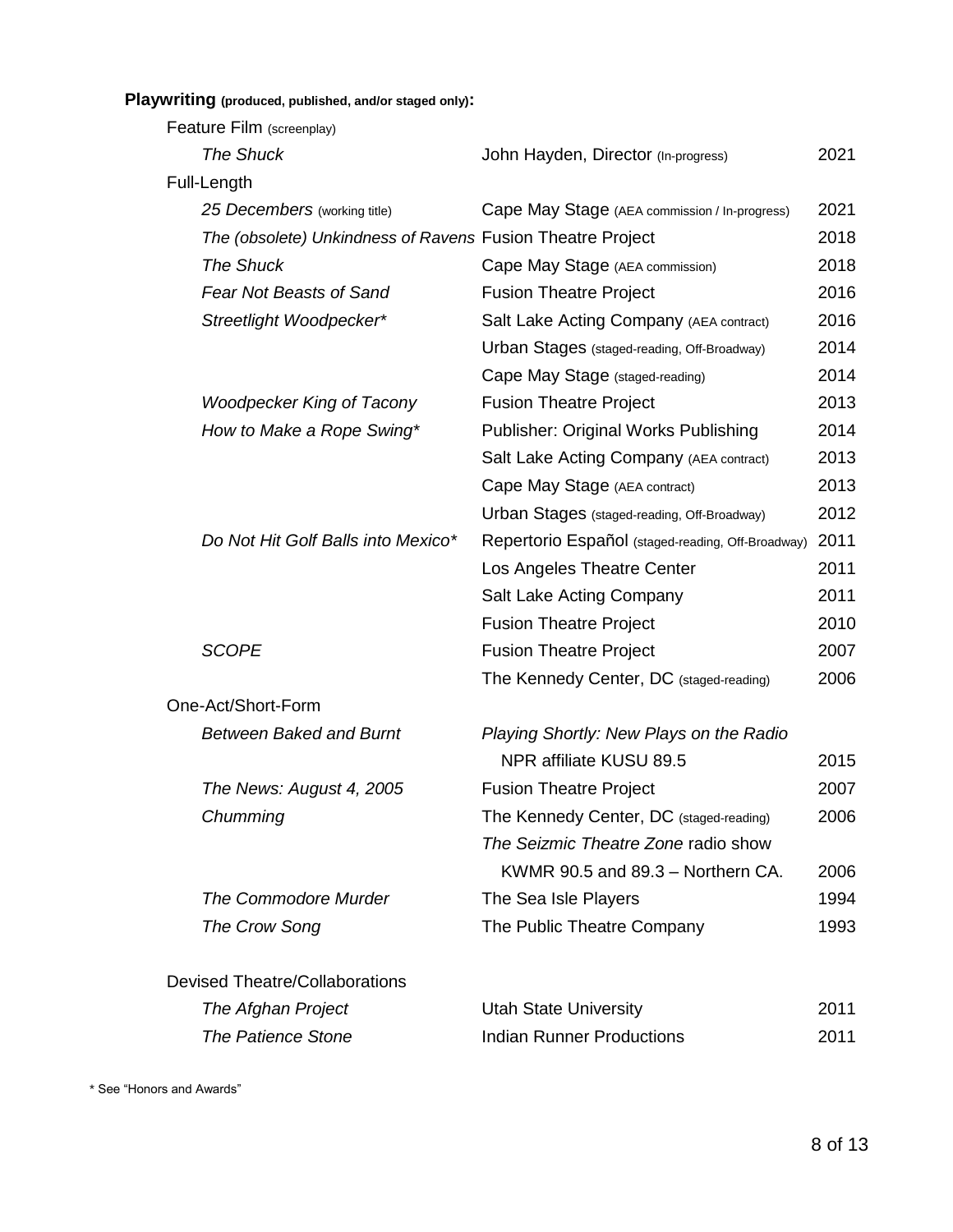#### **Directing:**

| <b>Fusion Theatre Project</b> | Re[FUSE] (co-dir)                                 | 2021 |
|-------------------------------|---------------------------------------------------|------|
|                               | The (obsolete) Unkindness of Ravens (co-dir) 2018 |      |
|                               | <b>Fear Not Beasts of Sand</b>                    | 2016 |
|                               | Playing Shortly - New Plays on the Radio          | 2015 |
|                               | Mandate                                           | 2015 |
|                               | A Thoroughfare of Freedom Beat                    | 2015 |
|                               | <b>Woodpecker King of Tacony (co-direction)</b>   | 2013 |
|                               | Do Not Hit Golf Balls Into Mexico (co-direction)  | 2010 |
|                               | <b>SCOPE</b>                                      | 2007 |
| Cape May Stage                | The Shuck (staged-reading)                        | 2018 |
|                               | Streetlight Woodpecker (staged-reading)           | 2014 |
|                               | How to Make a Rope Swing (staged-reading)         | 2011 |
| <b>Utah State University</b>  | Civics & Humanities for Non-Majors                | 2019 |
|                               | Lost Vegas                                        | 2012 |
|                               | The Afghan Project (co-direction)                 | 2011 |
| The Sea Isle Players          | <b>The Commodore Murders</b>                      | 1994 |
| The Public Theatre Co.        | The Crow Song                                     | 1993 |
|                               | Jack and the Beanstalk                            | 1993 |

#### **HONORS AND AWARDS:**

- Graduate Mentor of the Year, Caine College of the Arts, Utah State University, 2020
- Creative Artist of the Year, Caine College of the Arts, Utah State University, 2012
- College Researcher of the Year, Utah State University, 2012
- Utah State University Diversity Award nominee, for promoting diversity through Fusion Theatre Project, USU, 2010, 2011
- Edgerton Foundation New American Play Award Winner , *How to Make a Rope Swing*, 2012 Other winners for that year include Christopher Durang, Annie Baker and Amy Herzog. http://www.tcg.org/tools/newplays/2012a.cfm
- Steinberg/American Theatre Critics Association Playwriting Award (ATCA) nominee, *How to Make a Rope Swing,* 2013, *Streetlight Woodpecker,* 2016
- Barrie and Bernice Stavis/National Theatre Conference Playwriting Award nominee, *How to Make a Rope Swing,* 2013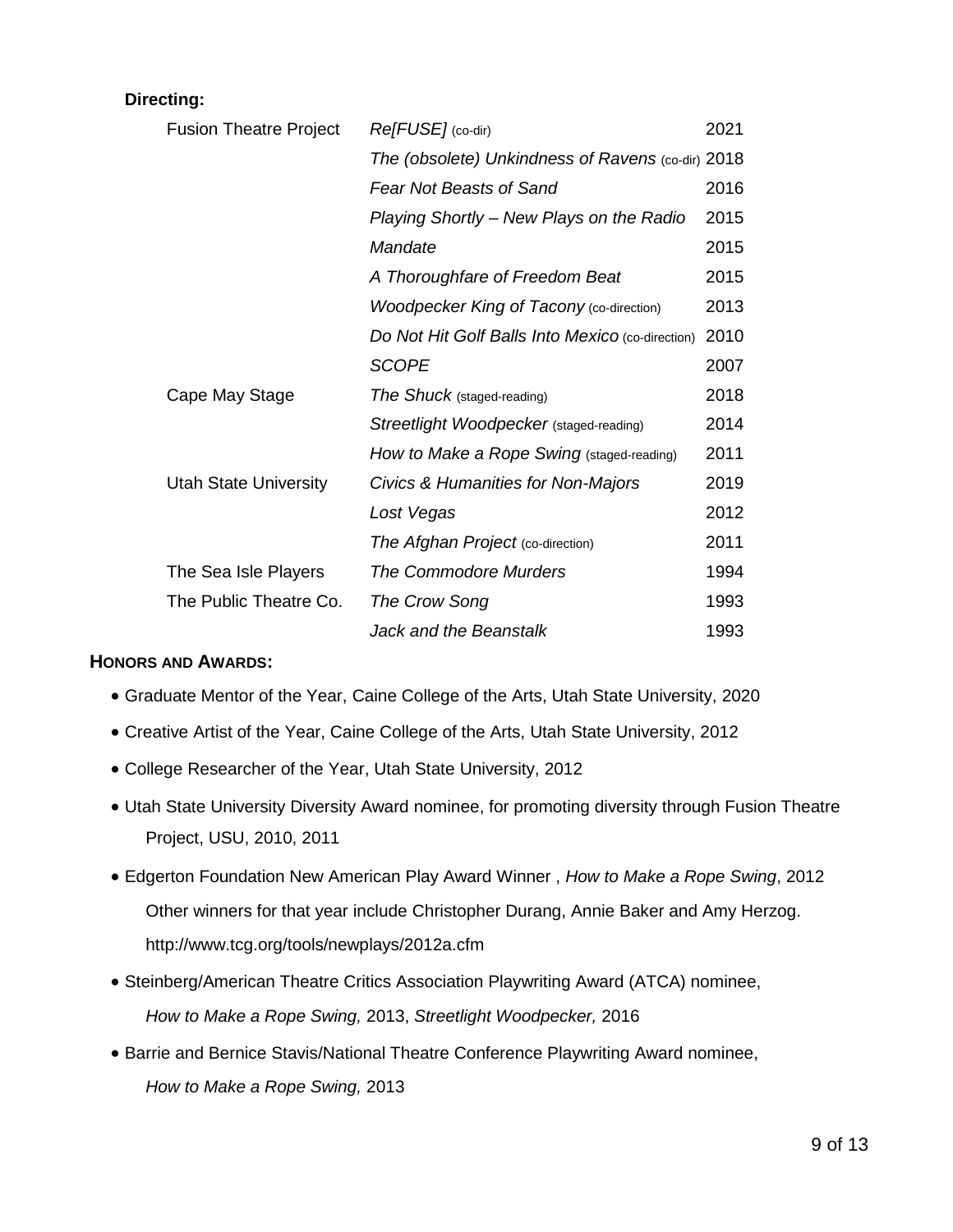#### **HONORS AND AWARDS (CONT.):**

- Osborn/American Theatre Critics Association New Play Award nominee and national finalist, *How to Make a Rope Swing,* 2013, *Streetlight Woodpecker,* 2016
- MetLife Nuestras Voces Playwriting Award natl. finalist, *Do Not Hit Golf Balls into Mexico*, 2012
- Commendation for Distinguished Achievement in the Production of New Work, *Do Not Hit Golf Balls into Mexico,* Kennedy Center American College Theatre Festival, 2011
- Production Finalist, Kennedy Center American College Theatre Festival Region VIII , *Do Not Hit Golf Balls Into Mexico,* Los Angeles, CA, 2011
- Rosa Parks Playwriting Award nominee, Playwriting on the subject of social justice and civil rights, *Do Not Hit Golf Balls Into Mexico*, Fusion Theatre Project, USU, 2011
- David M. Cohen National Playwriting Award nominee, *Do Not Hit Golf Balls Into Mexico*, Fusion Theatre Project, USU, 2011
- Edwina Award Winner, Best Set Design, *Cabaret*, The Egyptian Theatre, Park City, UT, 2008
- Edwina Award Nominee, Best Set Design, *Peter Pan*, The Egyptian Theatre, Park City, UT, 2008
- Creative Artist of the Year nominee, Utah State University, 2007, 2011
- Invited Guest Artist, The Kennedy Center Advanced Playwriting Intensive, Washington, DC, 2006
- Invited Exhibitor, The Lincoln Center, Ming Cho Lee's "Clambake" portfolio exhibition, NYC, 1997
- KCACTF National Production Set designer, *The Laramie Project*, The Kennedy Center, Washington, DC, 2003
- KCACTF "Excellence in Design", *The Laramie Project*, Region VI Festival, 2003
- KCACTF "Excellence in Set Design", *Uncle Vanya*, Texas III State Festival, 2001
- KCACTF "Excellence in Set Design", *Dark of the Moon,* Region II Festival, 1993
- KCACTF "Excellence in Set Design", *Serenading Louie,* Region II Festival, 1992
- National Finalist, *Cowboy Mouth,* The Kennedy Center ACTF, Washington, DC, 1991
- ACTF "National Award Winner", *Cowboy Mouth,* Region II Festival, 1991
- USITT Craftsman Award for achievements in technical theatre, West Chester University, 1992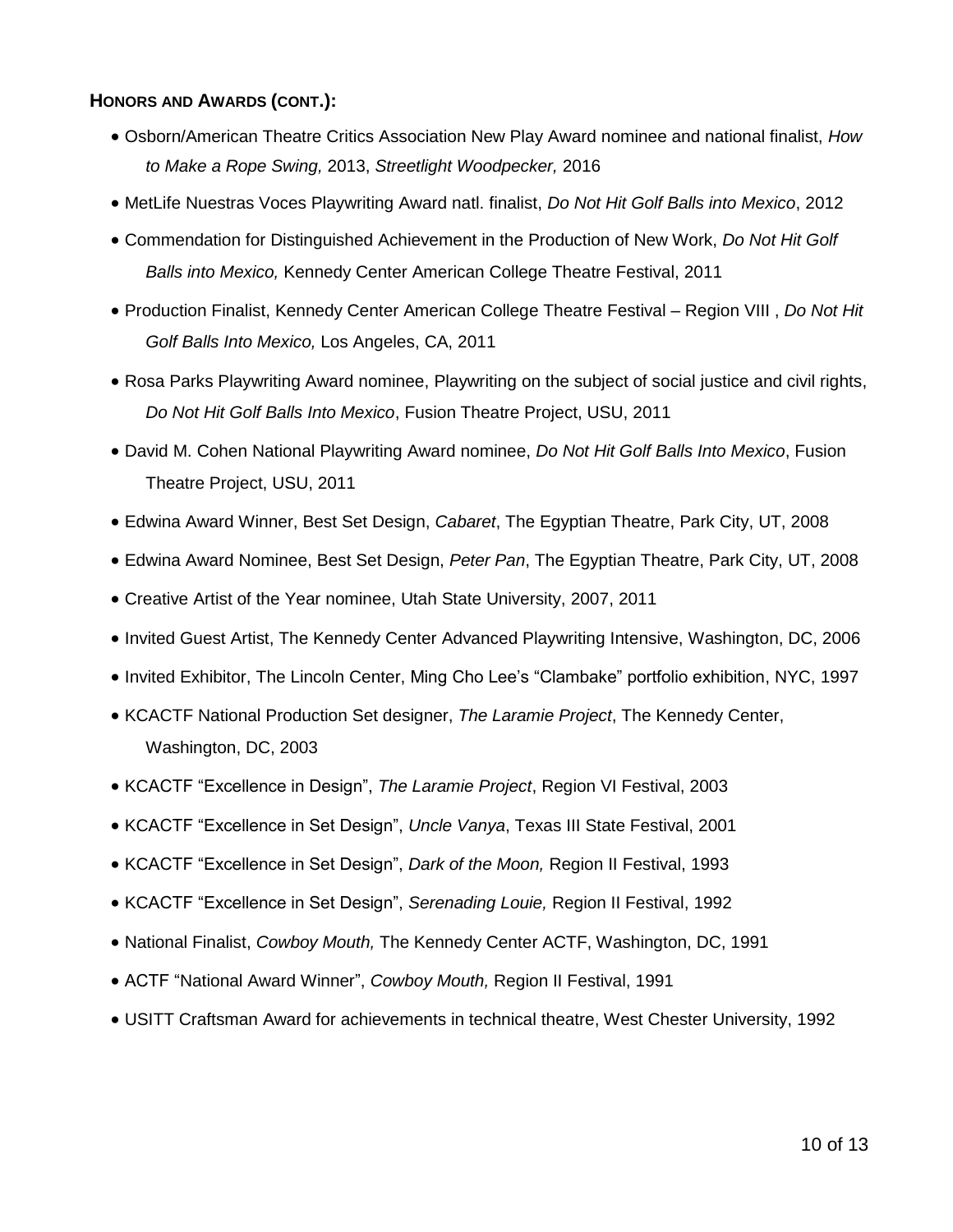## **SERVICE:**

| <b>College</b>    | Sustainability Committee - Flagler College            | 2021-present |
|-------------------|-------------------------------------------------------|--------------|
|                   | Dean Search Committee - Caine College of the Arts     | 2018-2019    |
|                   | Ombudsperson                                          | 2017-2021    |
|                   | Caine College of the Arts Graduate Council            | 2011-2021    |
|                   | <b>USU Faculty Senator</b>                            | 2008-2010    |
|                   | <b>USU Graduate Council</b>                           | 2006-2010    |
|                   | MA Thesis Committee for Jeremy Gordon                 | 2006-2008    |
| <b>Department</b> | Head of Design & Technology - Flagler College         | 2021-present |
|                   | Production Leadership Program Leader                  | 2021-present |
|                   | Interim Department Head                               | 2018         |
|                   | Associate Department Head, Theatre                    | 2009-2021    |
|                   | Producer, USU Theatre                                 | 2018-2021    |
|                   | Head of MFA Program in Theatre Design                 | 2006-2021    |
|                   | Faculty Search Committee Chair - Technical Director   | 2018-2019    |
|                   | <b>Academic Committee</b>                             | 2009-2013    |
|                   | Academic Committee Chair                              | 2009-2010    |
|                   | <b>Fusion Theatre Project Founder/Director</b>        | 2005-present |
|                   | Handbook Committee                                    | 2019-2021    |
|                   | Head of Theatre Marketing/Publicity                   | 2015-2018    |
|                   | Chair, Promotion and Tenure Committee for Richie Call | 2013-2019    |
|                   | Promotion and Tenure Committee for Brent Innes        | 2013-2019    |
|                   | <b>BFA Design/Tech Committee</b>                      | 2003-2021    |
|                   | <b>Paint Department Supervisor</b>                    | 2004-present |
|                   | Advisor for all MFA students                          | 2003-2021    |
|                   | Faculty Search Committee - Theatre Voice/Acting       | 2017         |
|                   | Promotion and Tenure Committee for Camille Litalien   | 2010-2013    |
|                   | Faculty Search Committee - Theatre Movement           | 2009-2010    |
|                   | Faculty Search Committee - Theatre Education          | 2009-2010    |
|                   | <b>Production and Planning Committee</b>              | 2003-2009    |
|                   | <b>Props Department Supervisor</b>                    | 2008-2009    |
|                   | MFA Major Professor for Hannah Whorton                | 2019-2022    |
|                   | <b>MFA Thesis Committee for Daniel Simons</b>         | 2017-2019    |
|                   | MFA Major Professor for Tommy Jennings                | 2017-2020    |
|                   | <b>MFA Major Professor for Trevor Flocco</b>          | 2014-2017    |
|                   | MFA Thesis Committee for Josh Roberts                 | 2014-2017    |
|                   |                                                       | - 1 A C      |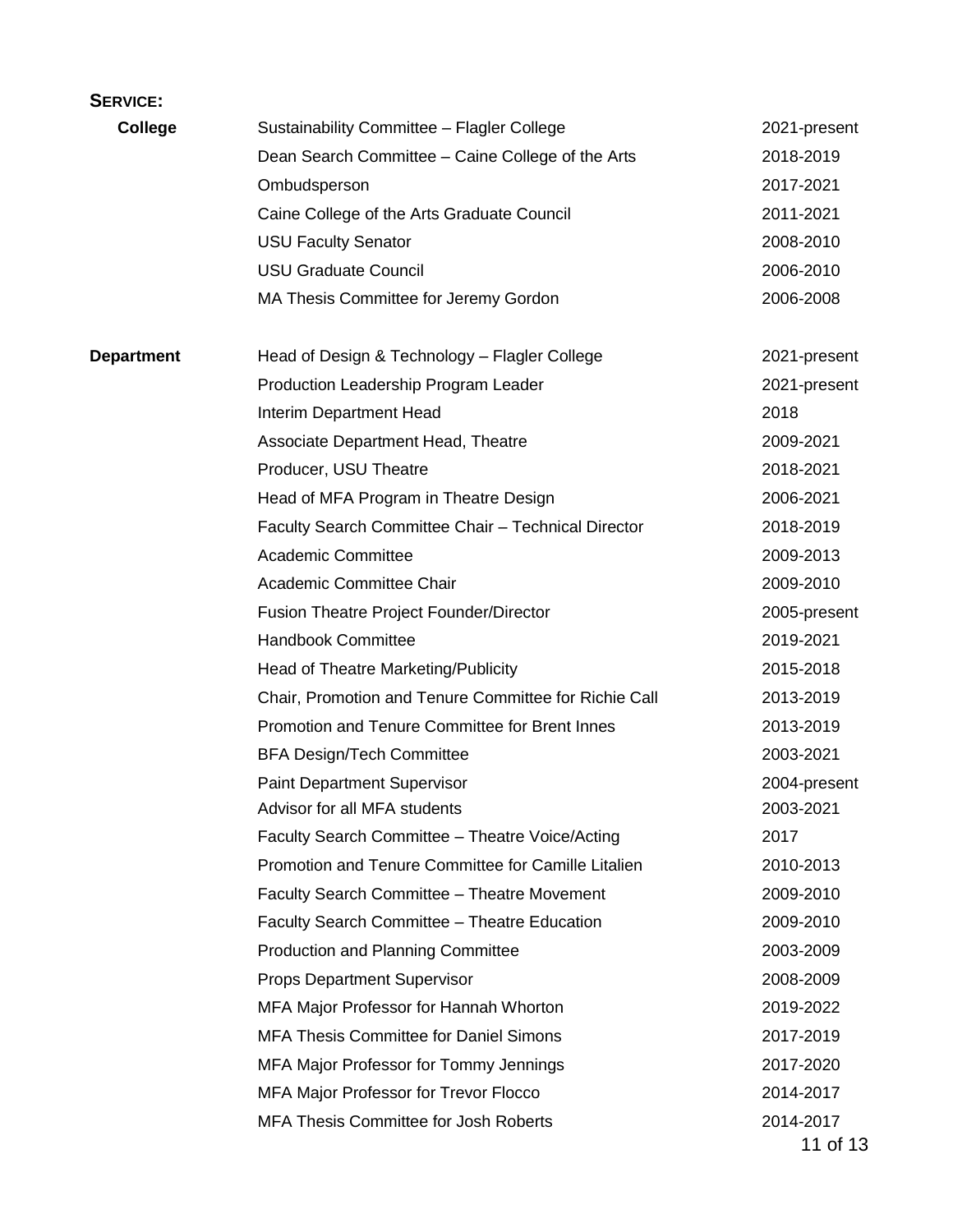## **SERVICE (CONT.):**

**Department (cont.)**

|                 | MFA Thesis Committee for Stephen Piechocki* <sup>†</sup> | 2012-2015    |
|-----------------|----------------------------------------------------------|--------------|
|                 | <b>MFA Thesis Committee for Chelsea Richards</b>         | 2011-2014    |
|                 | MFA Major Professor for Spencer Potter                   | 2011-2014    |
|                 | MFA Major Professor for Andrea Burdzy                    | 2009-2012    |
|                 | MFA Thesis Committee for Brandee Jenks**                 | 2009-2011    |
|                 | MFA Thesis Committee for Anthony Johnson*                | 2008-2010    |
|                 | <b>MFA Thesis Committee for Nathan Kluthe</b>            | 2007-2010    |
|                 | MFA Major Professor for Jennifer Stapley* <sup>†</sup>   | 2007-2010    |
|                 | MFA Thesis Committee for Kay Townsend***                 | 2005-2008    |
|                 | MFA Major Professor for Caress Bergado**                 | 2004-2007    |
|                 | <b>MFA Thesis Committee for Brent Innes</b>              | 2003-2007    |
|                 | <b>MFA Thesis Committee for Michael Jones</b>            | 2003-2006    |
|                 | MFA Thesis Committee for Amanda Profaizer*               | 2003-2006    |
|                 | MFA Thesis Committee for Macy Perone*                    | 2003-2006    |
| <b>Industry</b> | Frequent guest speaker for community and industry groups | 2003-present |
|                 | <b>NETC National Presenter</b>                           | 2018         |
|                 | <b>ACTF Design Adjudicator</b>                           | 2003-2021    |
|                 | <b>ACTF Region VIII Design Panelist and Respondent</b>   | 2004-2008    |
|                 | <b>USITT International Conference Workshop Presenter</b> | 2004, 2008   |
|                 | <b>TETA Regional Conference Presenter</b>                | 2002, 2003   |
|                 | <b>ACTF Region VIII Circuit Design Coordinator</b>       | 2007         |
|                 |                                                          |              |

\* KCACTF Region 8 National Design Award Winner

\*\* Two-time KCACTF Region 8 National Design Award Winner

\*\*\* Three-Time KCACTF Region 8 National Design Award Winner

† All-Regions KCACTF National Design Winner, Kennedy Center, Washington, DC

#### **PROFESSIONAL ASSOCIATIONS:**

- United Scenic Artists/IATSE Local 829 (Member # SD10439)
- The Dramatists Guild of America (Member #95855)
- Kennedy Center American College Theatre Festival (KCACTF)
- United States Institute for Theatre Technology (USITT)
- Utah Theatre Association (UTA)
- Texas Educational Theatre Association (TETA)